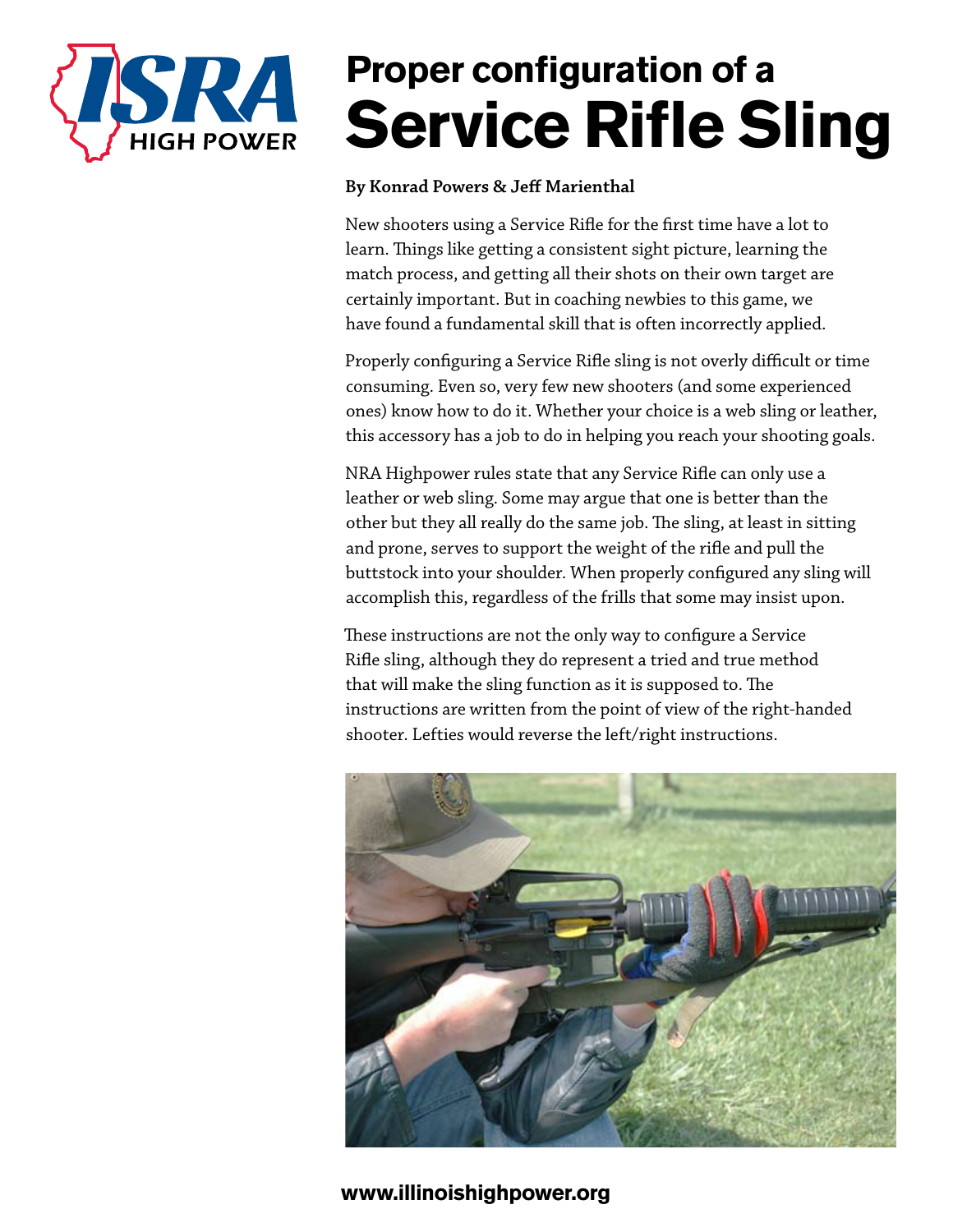# **Leather Sling**



The leather sling is probably the most popular form of Service Rifle sling. There are several makers of these slings such as Turner, Tam, and Weller. Regardless of who made it, when correctly configured, any of these slings will do its job.

1. Arrange the sling on the rifle according to this photo. Note how the hooks (or frogs) face towards the rifle when the sling is in the parade position (attached to both sling swivels). The two leather keepers are situated just above the adjustment hook.





2. While in a sitting position, place the rifle in front of you with the muzzle up and the pistol grip pointing away from you. Let your right forearm keep the rifle from falling over while you hold the sling slightly away from the rifle as shown.



3. Take the part of the sling's lower loop that is closest to the rifle and twist it to the left so that you are facing the opposite side of the lower loop.



4. Now take your left hand and put it through the lower loop. Bring the lower loop to your upper arm until it is placed in a position that you are comfortable with.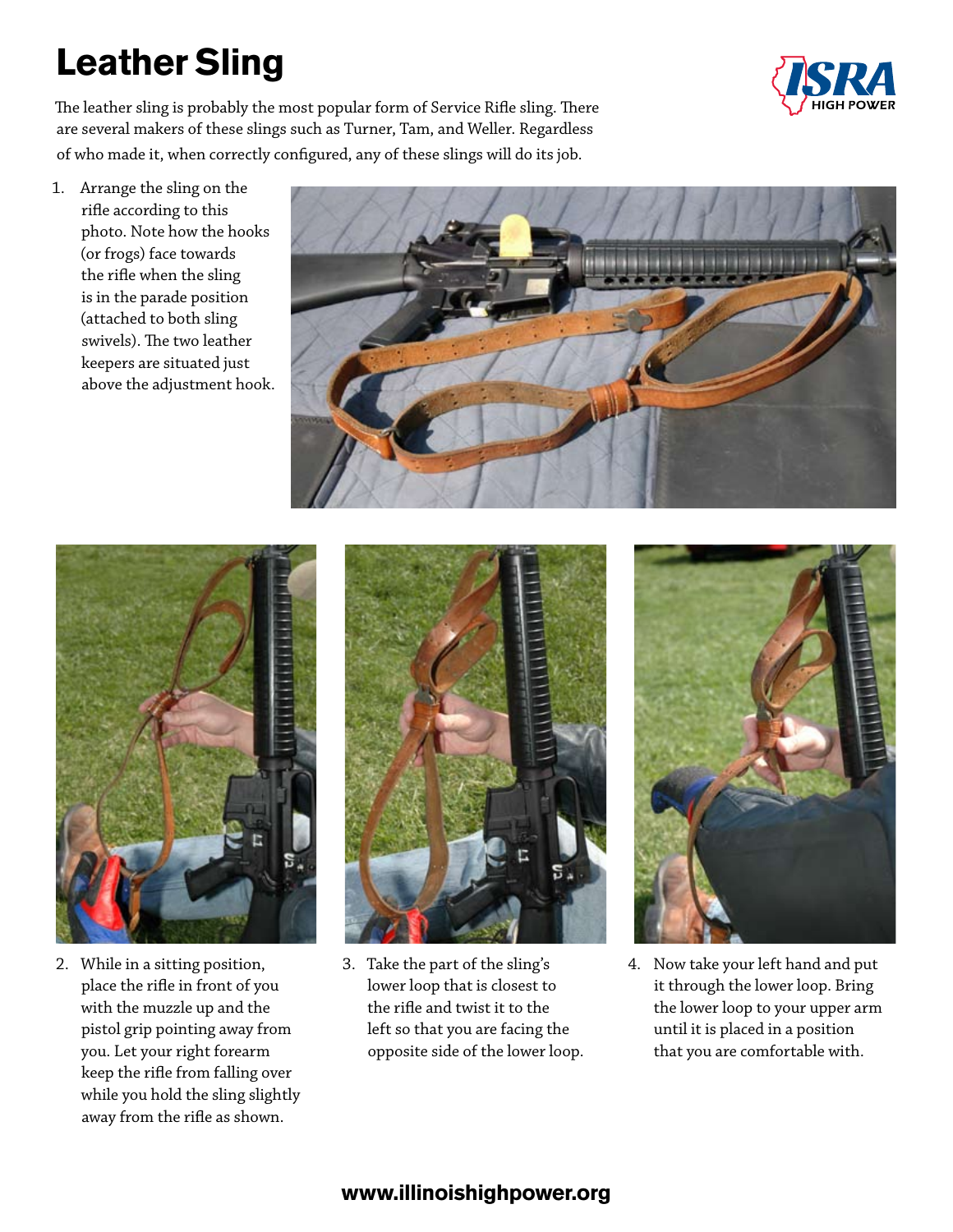



5. To tighten the sling against your arm, pull on the part of the upper loop that is closest to your right arm. You may have to tighten and rotate your sling several times so that the keepers are positioned where you want them on your arm.



6. The lower loop should now be wrapped around your arm with the two leather keepers holding the loop together. The hook should be pressed into the top keeper so that the loop does not open under tension. Push the sling away with the back of your left hand and put your hand where your arm length dictates on the rifle's fore-end. The sling should now push flat against the back of your hand.



7. This front view shows how the sling wraps around the back of the hand.



8. This view shows the left side of the final position. 9. This is the right side.

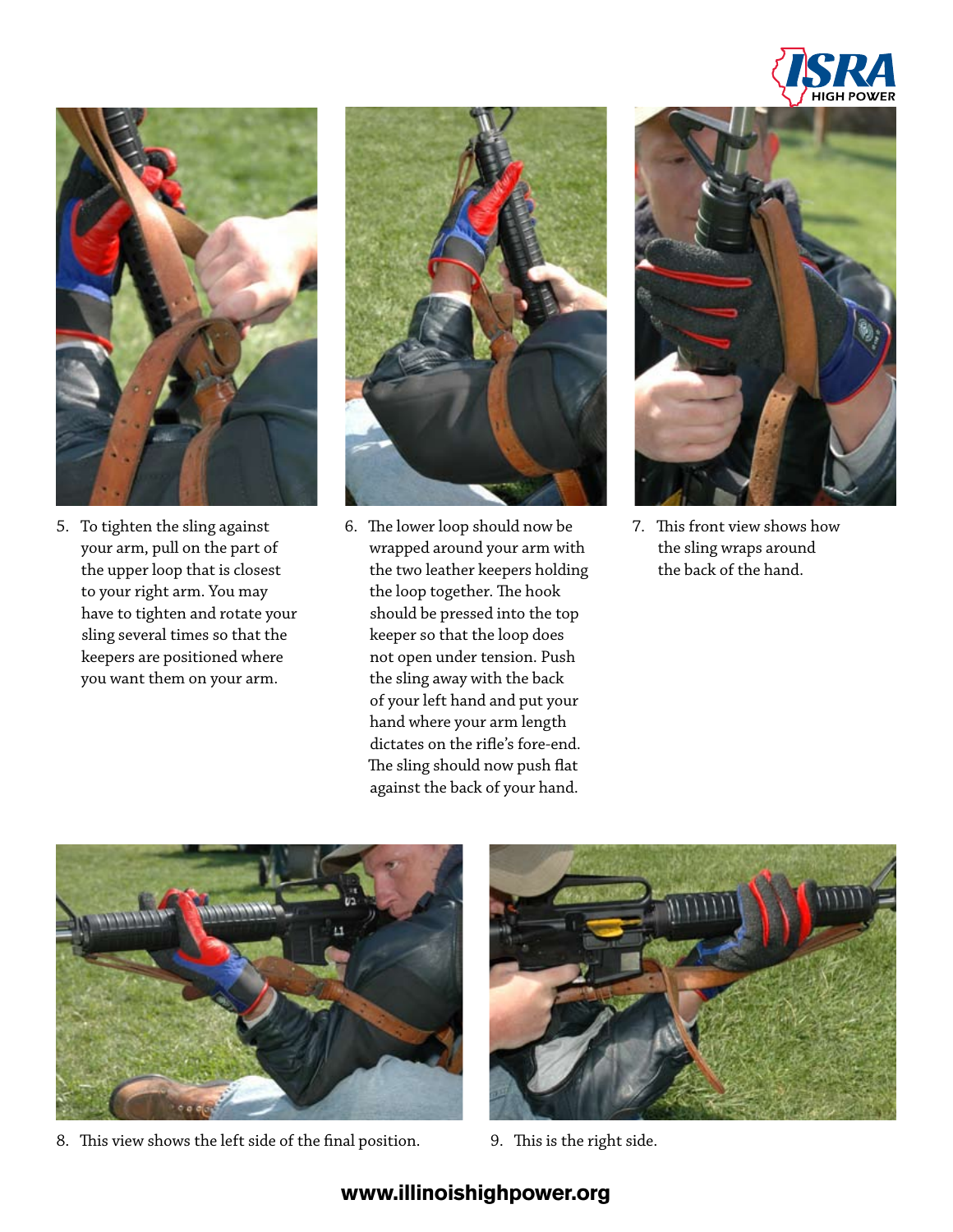# **Web Sling**



While the leather sling is more common, the no-frills web sling can do the same job for less money. The cotton web slings are cheap, robust, and require no maintenance.

1. It's important to configure the loop of the web sling correctly. Pull the loop out as shown in the photograph. Don't worry about how far. The loop should be big enough to put your hand through.



2. While in a sitting position, place the rifle in front of you with the muzzle up and the pistol grip pointing away from you. Let your right forearm keep the rifle from falling over while you hold the sling slightly away from the rifle. Take the sling's open loop that you created and twist it to the left so that you are facing the loop's opposite side as shown.



3. Take your left hand and put it through the loop. Bring this loop to your upper arm until it is placed in a position that you are comfortable with.